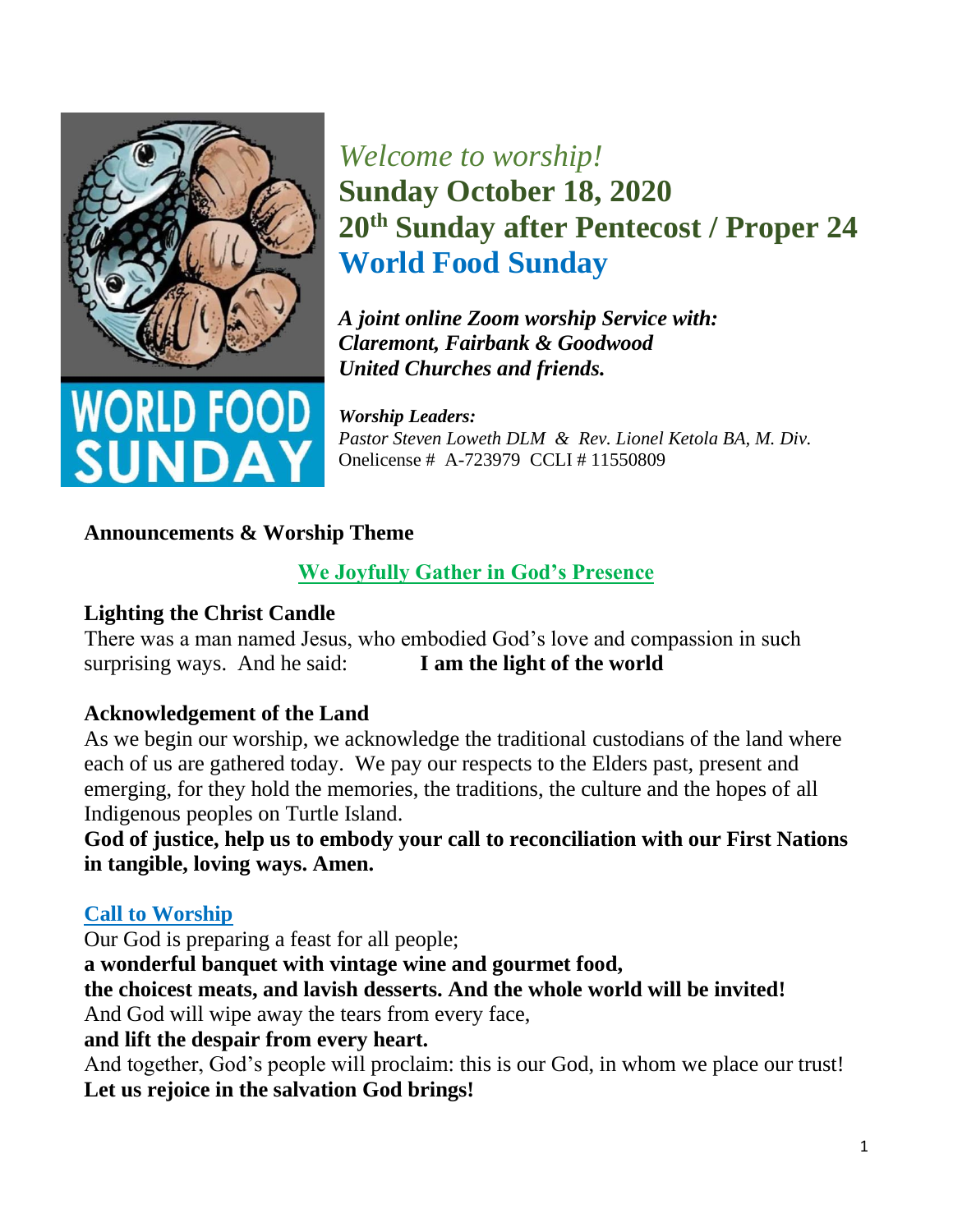#### **Opening Hymn: Immortal Invisible VIDEO**

*Video: Halifax Minster Church, Halifax UK* 

#### **Prayer of the Day**

**Gracious God, in love You open wide the doors and welcome us into Your presence— saints and sinners alike. You spread a table before us, filled with the richest fare— a feast of love and mercy for the body and soul. We come with joy to worship You here, to eat and drink at Your table, to taste and see Your goodness, to celebrate Your grace in our lives. May Your Spirit inspire our praise and thanksgiving, and our action in the world; through Jesus Christ, the Bread of Heaven. Amen.** 

## **We Open our Hearts to the Spirit's Voice**

One: Whether you take what is written in the Bible as fact, metaphor, myth or story, listen now to these words for the meaning they hold in your lives today.

**All: May the Spirit bless us with wisdom and wonder, as we ponder the meaning of these words in our lives.**

### **Exodus 33:12-23**

Moses said to the LORD, "See, you have said to me, 'Bring up this people'; but you have not let me know whom you will send with me. Yet you have said, 'I know you by name, and you have also found favor in my sight.' <sup>13</sup>Now if I have found favor in your sight, show me your ways, so that I may know you and find favor in your sight. Consider too that this nation is your people."  $^{14}$ He said, "My presence will go with you, and I will give you rest." <sup>15</sup>And he said to him, "If your presence will not go, do not carry us up from here. <sup>16</sup>For how shall it be known that I have found favor in your sight, I and your people, unless you go with us? In this way, we shall be distinct, I and your people, from every people on the face of the earth." <sup>17</sup>The LORD said to Moses, "I will do the very thing that you have asked; for you have found favor in my sight, and I know you by name." <sup>18</sup>Moses said, "Show me your glory, I pray." <sup>19</sup>And he said, "I will make all my goodness pass before you, and will proclaim before you the name, 'The LORD'; and I will be gracious to whom I will be gracious, and will show mercy on whom I will show mercy. <sup>20</sup>But," he said, "you cannot see my face; for no one shall see me and live." <sup>21</sup>And the LORD continued, "See, there is a place by me where you shall stand on the rock;  $^{22}$  and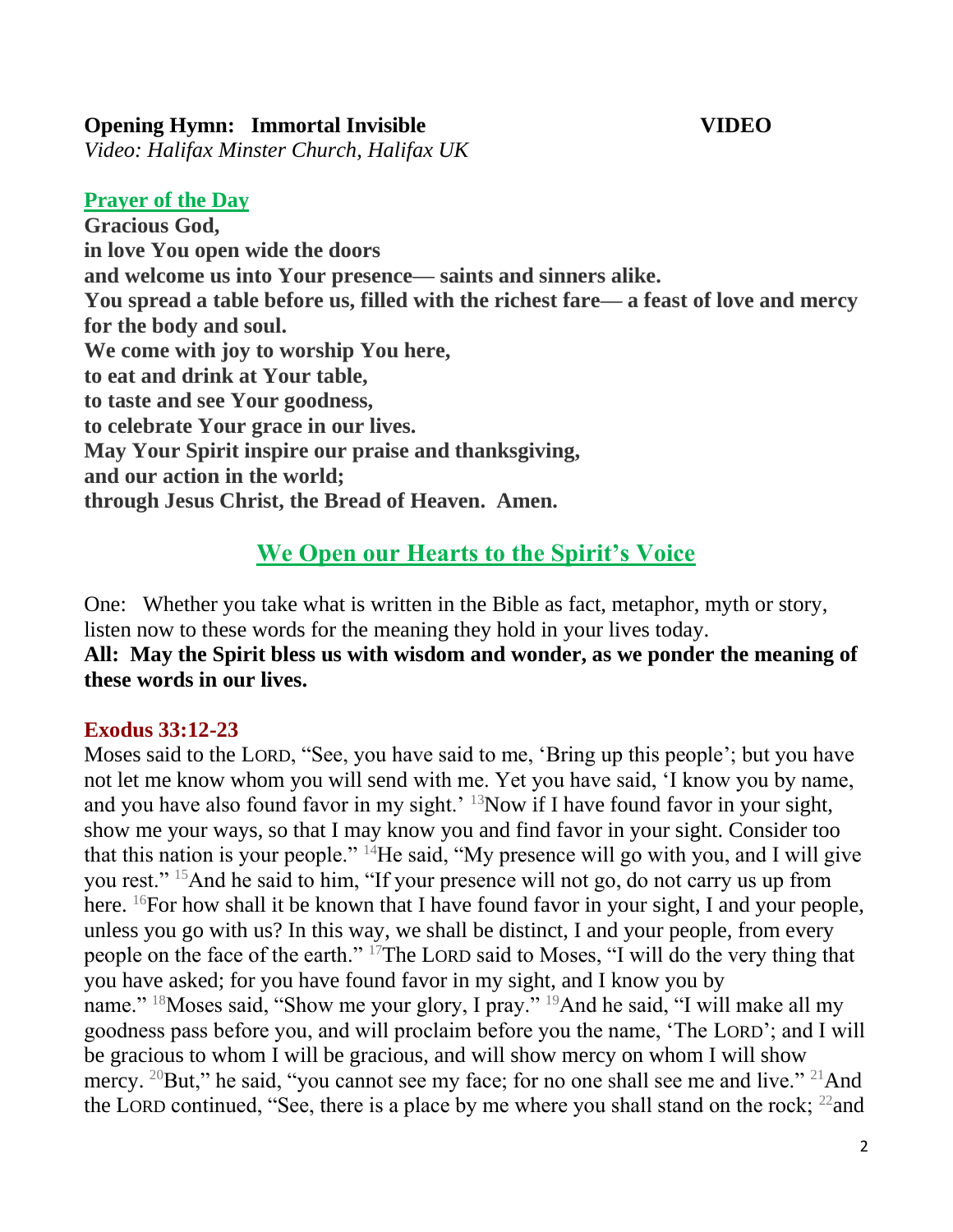while my glory passes by I will put you in a cleft of the rock, and I will cover you with my hand until I have passed by;  $^{23}$  then I will take away my hand, and you shall see my back; but my face shall not be seen."

Holy Wisdom, Holy Word. **Thanks be to God.** 

#### **Reflection: Rev. Lionel Ketola**

#### **Song: "You are the Seed" VIDEO**

*Video:**Produced by Samm Hills Worship - Sammamish Hills Lutheran Church Soprano: Anna Morris Baritone: Shinwoo Oh Piano: Carol Churchill Coordinating, Audio Mixing/Mastering, Video Production: Sung Lee*

#### **Holy Gospel: Matthew 22:15-22**

<sup>15</sup>Then the Pharisees went and plotted to entrap him in what he said. <sup>16</sup>So they sent their disciples to him, along with the Herodians, saying, "Teacher, we know that you are sincere, and teach the way of God in accordance with truth, and show deference to no one; for you do not regard people with partiality.  $17$ Tell us, then, what you think. Is it lawful to pay taxes to the emperor, or not?" <sup>18</sup>But Jesus, aware of their malice, said, "Why are you putting me to the test, you hypocrites?  $19$ Show me the coin used for the tax." And they brought him a denarius. <sup>20</sup>Then he said to them, "Whose head is this, and whose title?" <sup>21</sup>They answered, "The emperor's." Then he said to them, "Give therefore to the emperor the things that are the emperor's, and to God the things that are God's." <sup>22</sup>When they heard this, they were amazed; and they left him and went away. Holy Wisdom, Holy Word. **Thanks be to God.**

**Reflection: Pastor Steven Loweth DLM** 

**Hymn of the Day The Servant Song, by David Haas VIDEO**

**Invitation to the Offering** 

**Prayer of Dedication for the Gifts**

**We bless you, God of seed and harvest, and we bless each other, that the beauty of this world, and the love that created it, might be expressed though our lives, and be a blessing to others, now and always. Amen.**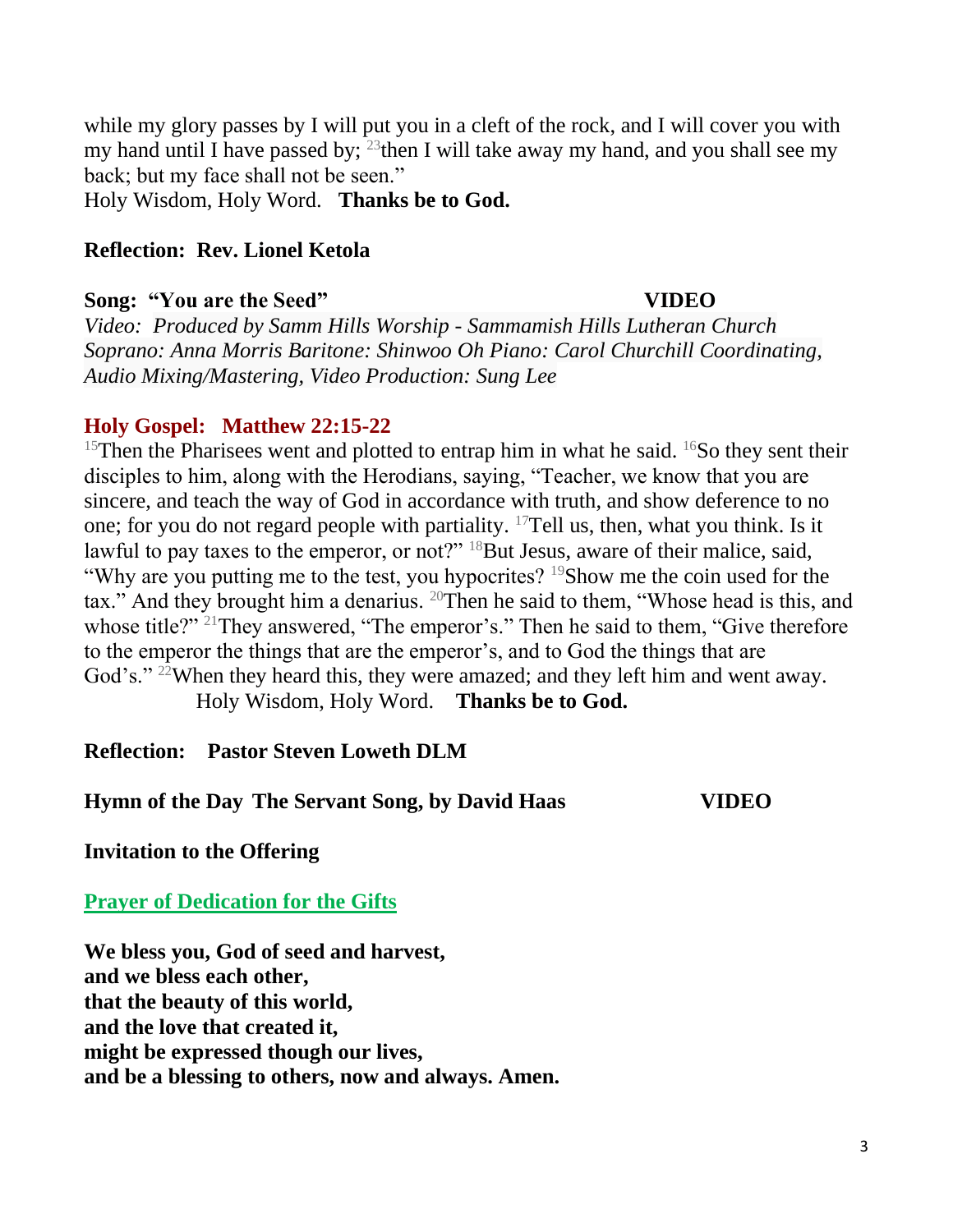### **Prayers for the People**

God of Life, we give you thanks for the abundance of your creation, and the generosity of your gifts. We are sorry that amongst us are so many people who are excluded from the feast prepared by you for us all. May your Spirit inspire us and lead us as we seek change, so that hunger and poverty are no longer a scar and scandal in our world. May your Spirit guide us as we seek change, so everybody has enough food to flourish and a place at the table you spread for all. Nourishing God, **hear our prayer.** 

Tender God, we lift up in prayer all those whose needs are close to us this day:

#### *Prayers of intercession are spoken*

Restoring God, **hear our prayer.**

Into your hands, Loving One, we commend all for whom we pray, trusting in your great love for all creation; through Jesus our brother who taught us to pray: **"God, our Mother and Father in Heaven, hallowed be thy name... Amen."** 

**Closing Song: Go Make a Difference VU # 209 VIDEO**  *Video: St Mark's United Church Chancel Choir, Whitby Ont.* 

#### **We Go Forth to Serve our Neighbours**

#### **Blessing:**

Go out from here as the people of God, strengthened in your desire to live and act as God's people in our hungry, hurting world. And may the blessings of God – boundless love, redeeming grace, enduring presence – be with you, now and always. Amen.

#### **Musical Blessing: "Day By Day" Instrumental Hymn VIDEO**

Video: Sammamish Hills Lutheran Church. Clarinet: Mindy Kim Piano: Sung Lee Film Editing/Audio Engineering, Mixing and Mastering - Sung Lee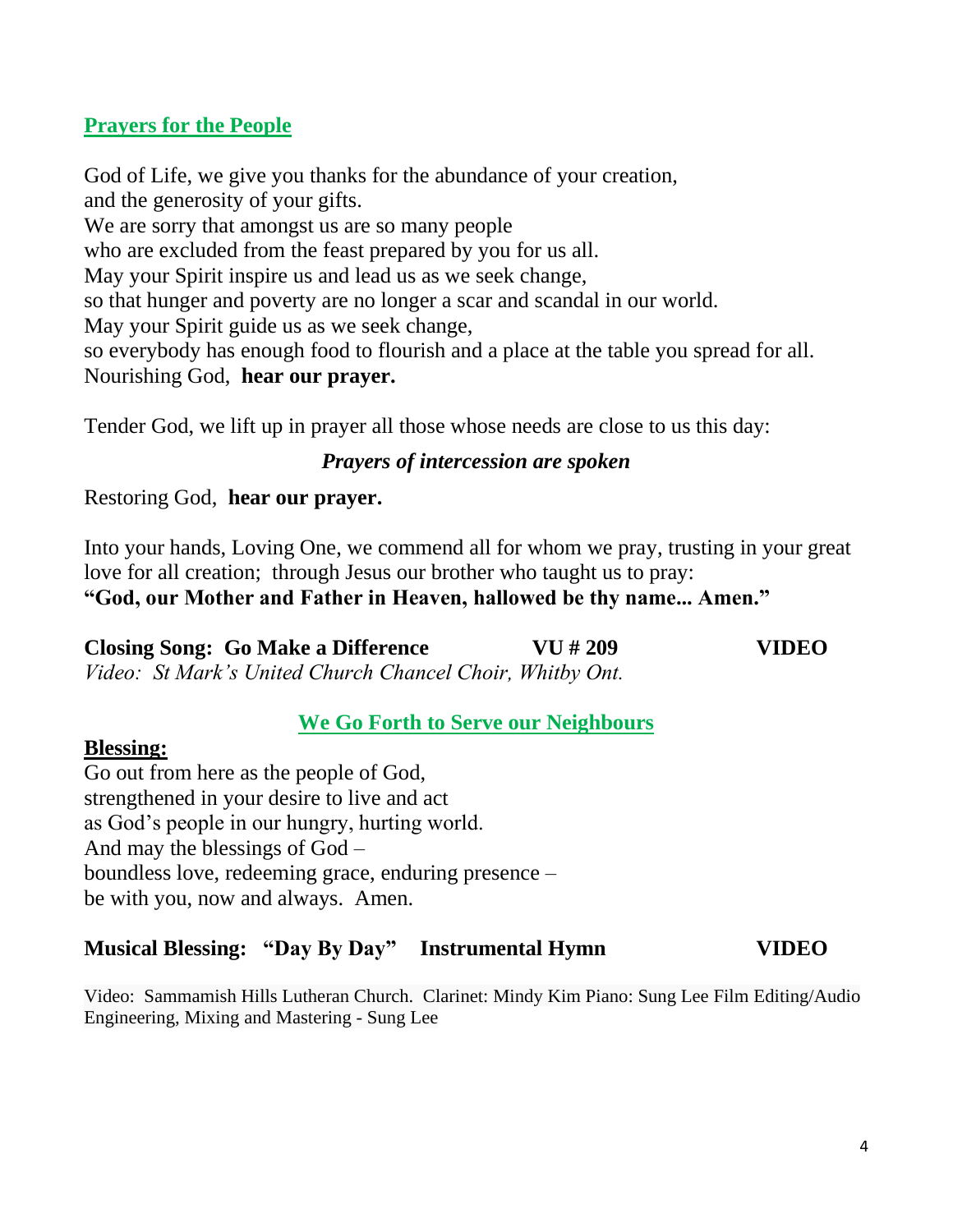

**Goodwood United Church: Online Community Check-in: Tuesdays at 10:00 AM, on Zoom.** Once our check-in time has come to a conclusion, the group will proceed with our weekly Bible Study / "Conversations about Life", so feel free to join us for this as well.

**Claremont United Church: Wednesdays @ 12:00 noon - Join us for a Zoom "dropin" meeting** Everyone is invited to join us for these "Virtual Brock Café" Zoom gatherings to connect with our congregational community.

**Joint BOOK STUDY GROUP for all 3 Churches: Fridays at 10:00 am: "21 Things You May Not Know About the Indian Act" , by Bob Joseph.** After this book we will read Bob Joseph's second book: **Indigenous Relations: Insights, Tips and Suggestions to make Reconciliation a Reality.** This group is open to all members of Claremont, Fairbank and Goodwood United Churches, and friends. So please order your copy of both books now! *You can join us at any part during the study – ALL are welcome.* 

### **Past Services are being uploaded to YouTube**

**We are now live streaming to our YouTube Channel. The service will also be available for watching later. Please use this link to visit the uploaded services site.**  [https://www.youtube.com/channel/UC1HPD2ai10bo-qbNaXvNVtw](about:blank)

# **Continued Financial Support for our Congregations**

Please prayerfully consider how you can continue to support your congregation's ongoing ministries during this time.

- Offerings can be **mailed to the church address** itself
- **PAR forms** (for pre-authorized debit) are available from your church treasurer